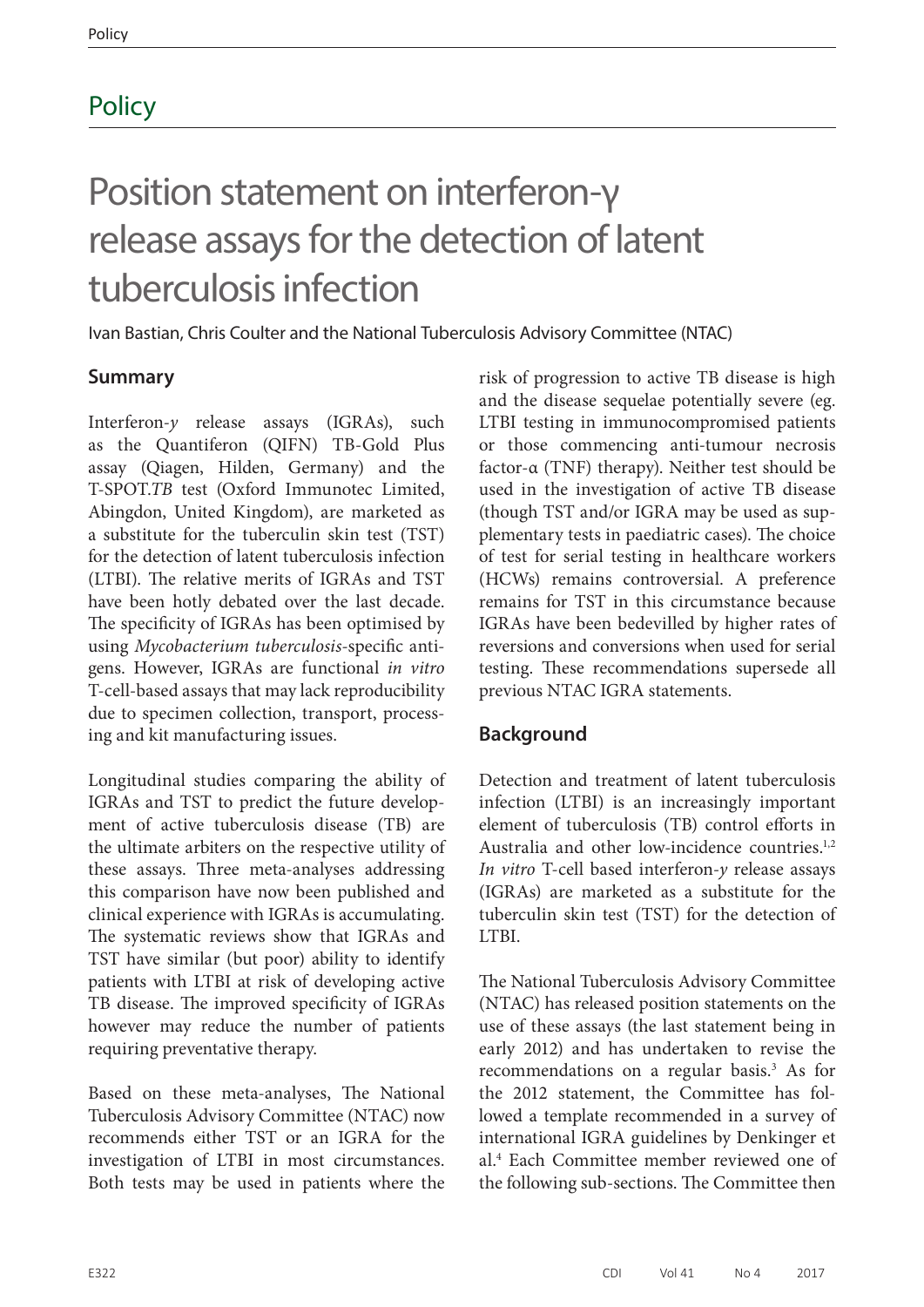discussed each member's literature review and proposed recommendation for each sub-section before reaching a consensus position.

The Committee has not formally graded the quality of the evidence supporting each recommendation but has cited meta-analyses where possible and has provided a few key references for each sub-section.

## **Summary of available commercial interferon-***y* **release assays**

The methodology for TST and IGRAs has been described in detail elsewhere.<sup>5,6</sup> Briefly, tuberculin (or purified protein derivative-PPD) has been used as an *in vivo* test for LTBI for over 50 years.5 Tuberculin is injected intradermally on the volar aspect of the forearm; the diameter of induration is read 48 hours later. Disadvantages of the TST include that the patient must return to the clinic for the result to be read (leading to large drop-out rates) and that the TST lacks specificity because the tuberculin preparation contains antigens that cross-react with BCG and non-tuberculous mycobacteria (NTM).<sup>5,7</sup> However, TST's long history of use has provided valuable research data and experience, particularly longitudinal data that provides important predictive information, that is slowly becoming available for IGRAs.3

The Quantiferon (QIFN) TB-Gold Plus assay (Qiagen, Hilden, Germany) is the most-commonly used IGRA in Australia. The specificity of this assay has been optimised by utilising pooled synthetic antigens, such as early secretory protein 6 (ESAT-6) and culture filtrate protein 10 (CFP-10), from the *M. tuberculosis*specific region of difference  $1$  (RD1).<sup>8</sup> Four tubes - two test tubes containing TB antigens, a positive control tube (containing mitogen), and a negative control tube - are inoculated with the patient's blood; incubated for 16–24 hours; the plasma is separated; and the IFN- $γ$  concentration released from lymphocytes measured by an ELISA. Unlike previous versions of the Quantiferon assay, QIFN TB-Gold Plus has a

second antigen tube with peptide configuration designed to assess CD8 T lymphocyte response as well as a CD4 response.

An alternative commercial assay, the T-SPOT.*TB* test (Oxford Immunotec Ltd, Abingdon, Oxfordshire, UK), is available but has not been marketed widely in Australia. An enzymelinked immunospot (ELISPOT) methodology is used to enumerate activated effector T-cells that react to TB-specific peptides from ESAT-6 & CFP-10.<sup>9</sup> The assay is technically demanding requiring separation and counting of peripheral blood mononuclear cells, and subjective reading by a technician. However, some studies suggest that the T-SPOT.*TB* test is more sensitive than the QIFN tests, particularly in immunocompromised individuals.10

The antigens employed in both IGRA formats are absent from BCG and most NTM, but present in *M marinum*, *M. kansasii*, and *M. szulgai*. 7,8 The antigens may also be present in other unrecognised un-sequenced NTM. A small potential for cross-reaction with NTM therefore remains even with the IGRAs.

The following NTAC guidelines consider the QIFN and T-SPOT.*TB* tests as comparable assays and, unless specified, refer to these tests by the generic term "interferon-*y* release assays". The choice of commercial IGRA that may be used is left with Australian laboratories and other healthcare professionals.

## **Review of recent literature and other national guidelines**

Successive NTAC statements have noted the need for longitudinal studies estimating the performance of IGRAs in predicting the long-term progression to active TB disease in untreated individuals. The utility and interpretation of IGRAs depend on such studies. The last NTAC statement summarised two relevant metaanalyses that found that both IGRAs and TST were poor predictors of subsequent development of active TB disease.3,11,12 For example, Rangaka et al analysed nine studies that reported incidence rates per person time of follow-up and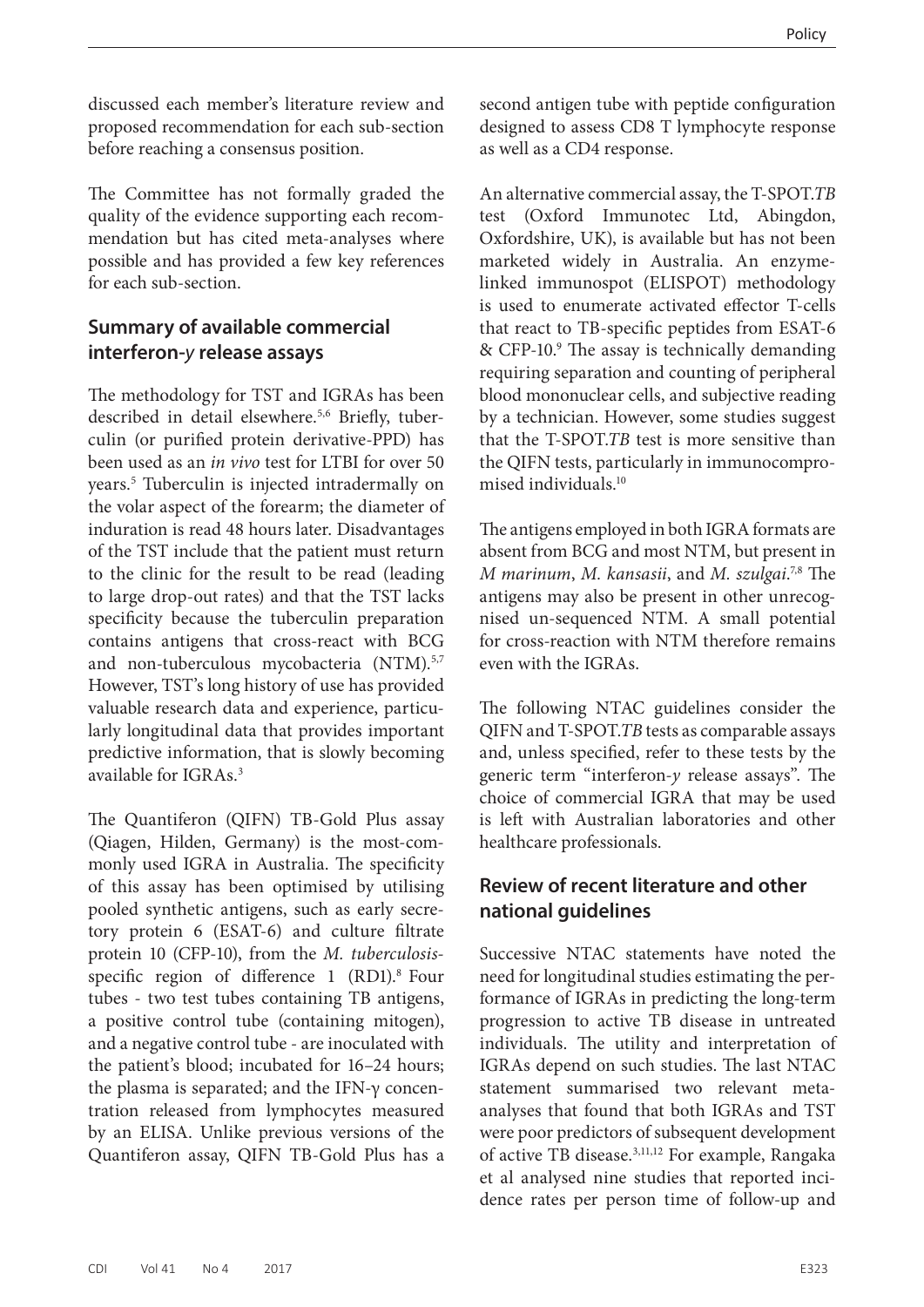found TB rates in IGRA-positive patients were only 4-48 cases per 1,000 person-years and were even lower (2-24 cases per 1,000 person-years) in TST-positive patients.12 The median follow-up in these nine studies was four years (IQR 2-6 years). A subsequent review paper by Pai et al extended the meta-analysis of Rangaka et al to include five additional papers.10 Tuberculosis incidence rates varied between 3.7-84.5 cases per 1,000 personyears in IGRA-positive patients and between 2.0-32.0 cases per 1,000 person-years in IGRAnegative patients.

More recently, as part of the development of LTBI guidelines,<sup>13</sup> the World Health Organization (WHO) undertook a novel systematic review and meta-analysis of individual risk of progression to active TB following LTBI diagnosis with either TST or IGRA. The primary effect measure was the risk ratio (TB incidence in those with positive tests versus negative tests, in those who did not receive chemopreventative therapy). The overall pooled risk ratio (from 29 studies) for TST was 2.64 (95% CI 2.04-3.43) and 8.45 (95% CI 4.13-17.31) for IGRA. In a subgroup analysis including only studies where TST and IGRA were compared head-to-head (8 studies), the risk ratio for TST was 2.58 (95% CI 1.72-3.88) and IGRA was 4.94 (95% CI 1.79-13.65). While the overall risk ratio was significantly higher for IGRA, the difference was not statistically significant when limited to head-to-head comparison studies, and accordingly the WHO guidelines recommend that either TST or IGRA is appropriate for contact investigation.

These four important meta-analyses show that the ability of IGRAs to predict future active TB disease is poor but marginally better than TST (probably due to the improved specificity of IGRAs). Better biomarkers and an improved understanding of the spectrum of immune reactions that portends progression to active TB disease are required for targeting LTBI treatment programs.10

Some countries, such as the United States (US) and Japan, have been "early adopters" of IGRAs.4,14 Other national guidelines have been updated to recommend both IGRAs and TST as

acceptable tests for LTBI based on the accumulating evidence described above. For example, the European Centre for Disease Prevention and Control (ECDC) supervised a meta-analysis<sup>11</sup> and had an expert scientific committee review other literature.15 They suggest that "IGRAs may be used as part of an overall risk assessment to identify individuals for preventive treatment", and provide detailed advice for specific patient groups and settings. Similarly, the Canadian Tuberculosis Standards were revised in 2014 based on a review of meta-analyses and other literature.6 The revised Canadian guideline states, "Both the TST and IGRA are acceptable alternatives for LTBI diagnosis. Either test can be used for LTBI screening in any of the situations where testing is indicated…" with some exceptions listed.

With the increasing use of IGRAs, problems with test reproducibility have been recognised. Test variability of the QIFN assays has been studied more thoroughly than for the T-SPOT.*TB* test. QIFN results may vary due to pre-analytic factors (including faulty kit manufacturing, kit transport temperatures, blood volume inoculation, tube shaking, delayed tube incubation) and analytic factors (e.g. pipetting errors).<sup>10,16</sup> A systematic review found that under ideal conditions (i.e. repeat testing of an aliquot of the same sample) the QIFN interferon (IFN)- y result could vary  $\pm$  0.26 IU/ml (95% CI, 0.23-0.29) if the initial test result fell between 0.25-0.8 IU/ ml (with the manufacturer's recommended cut-off being 0.35 IU/ml).<sup>16</sup> If the QIFN test was repeated 4 weeks later (introducing more variation in specimen collection, transport and processing), 95% of the repeat test results would fall within  $\pm$  0.70 IU/ml (95% CI, 0.66-0.75) if the initial test result was between 0.25-0.8 IU/ml. The same systematic review highlighted that the blood volume inoculated into the QIFN tubes (range 0.8-1.2 ml) and delay before tube incubation were the major causes of QIFN variability.16 Clinicians interpreting IGRA results must consider the variability of IGRAs, particularly for the serial testing of HCWs.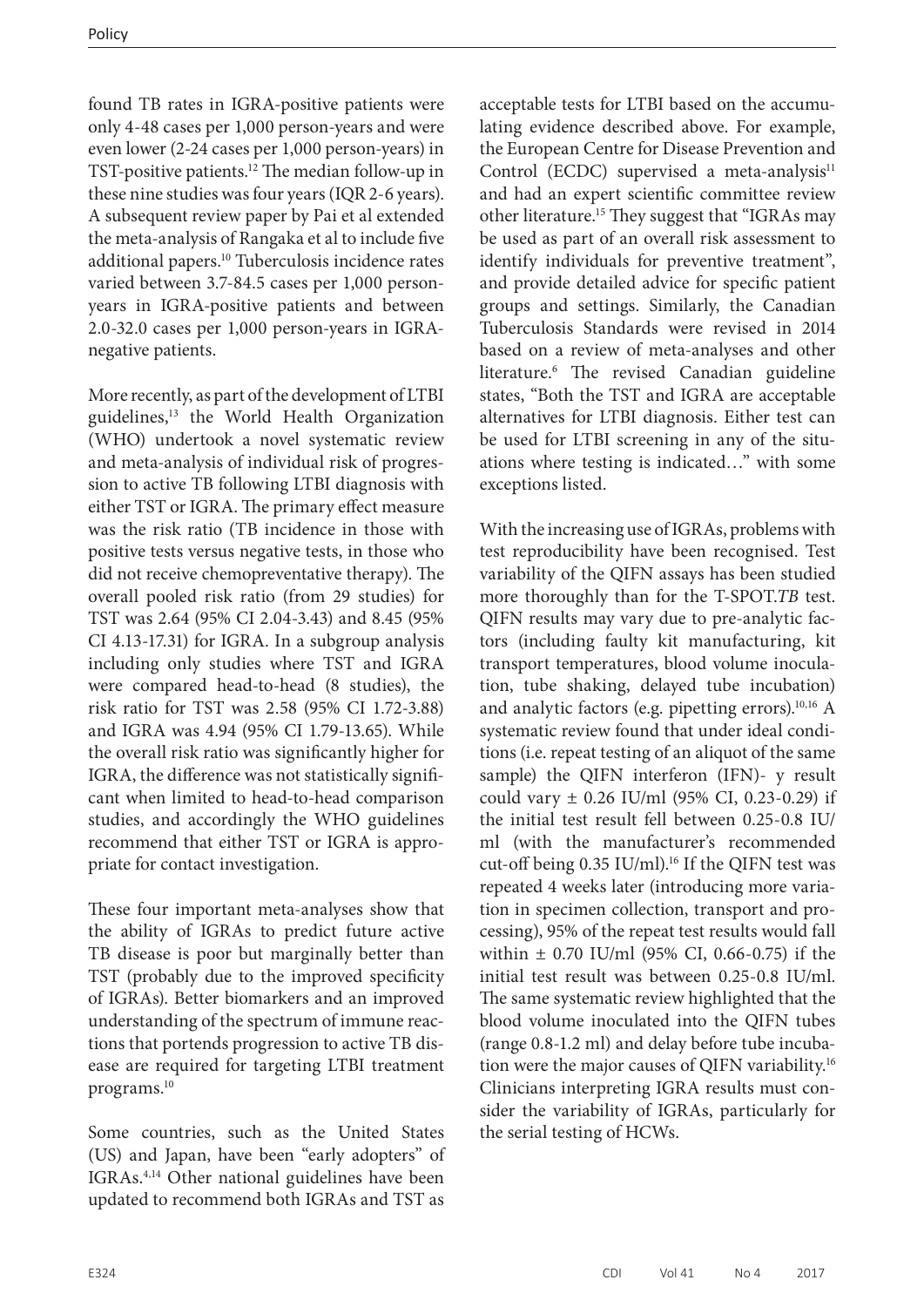## **Diagnosis of active tuberculosis in adults**

The previous NTAC statement in 2012 recommended against the use of IGRAs for the diagnosis of active TB disease in adults citing a meta-analysis by Metcalfe et al.<sup>3,17</sup> For diagnosing active TB disease, this review found that IGRAs had a pooled sensitivity of 69 - 83% in HIV non-infected subjects and 60 - 76% in HIV co-infected patients (i.e. equivalent to prior results for TST).17 Also, like TST, IGRAs cannot distinguish between LTBI, active TB or past infection. Hence specificity for active TB was low: 52 - 61% in HIV non-infected and 50 - 52% in HIV infected subjects. Further meta-analyses on the use of IGRAs to diagnose extrapulmonary TB,<sup>18</sup> and in immunocompetent and immunosuppressed patients using IGRAs to test blood and other body fluids (e.g. pleural fluid),<sup>19</sup> have reached similar conclusions. The limited sensitivity and specificity of IGRAs means that these tests cannot be used to rule-in or ruleout active TB disease in adults, and have no place in the investigation of active TB disease in adults. Sadly, anecdotal experience amongst TB physicians and limited published data suggest that IGRAs are (mis)used for this purpose in Australia.20

#### *Recommendation unchanged*

TST and IGRAs have no place in the initial investigation of active TB disease in adults.

IGRA (like TST) cannot and should not be used to exclude suspected TB disease in adults.

## **Contact investigation in adults**

Contact tracing and identification of LTBI following an exposure to active, infectious TB is an important component of TB control, particularly in low-TB incidence settings.<sup>1,21</sup> Various studies have provided different estimations for the progression rate to active disease two years after TST/IGRA conversion but the overall lifetime risk is generally described as 10%–15%. Treatment of LTBI with isoniazid reduces risk of future disease by 75%-90%.<sup>22</sup> Early identi-

fication of infected contacts and appropriate preventive treatment therefore has the potential to minimise future incident cases and ongoing transmission of infection. Amongst key limitations for effective contact investigation is the lack of a gold standard test that can identify LTBI, differentiate between active and latent infection, or predict patients at highest risk of progressing to active disease. Both TST and IGRAs detect a cellular immune response to *M. tuberculosis*  antigens as an imperfect surrogate marker for LTBI. Specificity of IGRA for diagnosis of LTBI is higher than TST, particularly in the setting of previous BCG vaccination.<sup>23</sup>

Experience with use of IGRA in programmatic contact tracing has expanded since the 2012 NTAC IGRA recommendations. Some jurisdictions, particularly in the US, have phased out the use of TST in favour of IGRA.<sup>24</sup> No Australian jurisdiction has replaced TST with IGRA, however experience with local use in contact tracing has been reported in at least one state TB program.25 In this study, the negative predictive value for subsequent development of active TB was 99.5%.

The four meta-analyses of longitudinal studies summarised in the above section show that both TST and IGRA can (poorly) stratify risk of active TB following exposure in TB contacts.10-13 While a number of studies have suggested a higher risk of progression to active TB after positive IGRA, this difference is not significant in meta-analysis of head-to-head studies to date.13 Accordingly, either TST or IGRA may be used for investigation of contacts of active TB. In some populations, particularly those contacts with a history of BCG vaccination, the improved specificity of IGRA may allow better targeting of preventative therapy. The specificity of TST is minimally affected by BCG immunisation administered before the age of one year, especially if immunisation occurred  $\geq 10$  years ago.<sup>26</sup> However, TST specificity is adversely affected if immunisation occurs after infancy or if BCG is repeatedly administered.26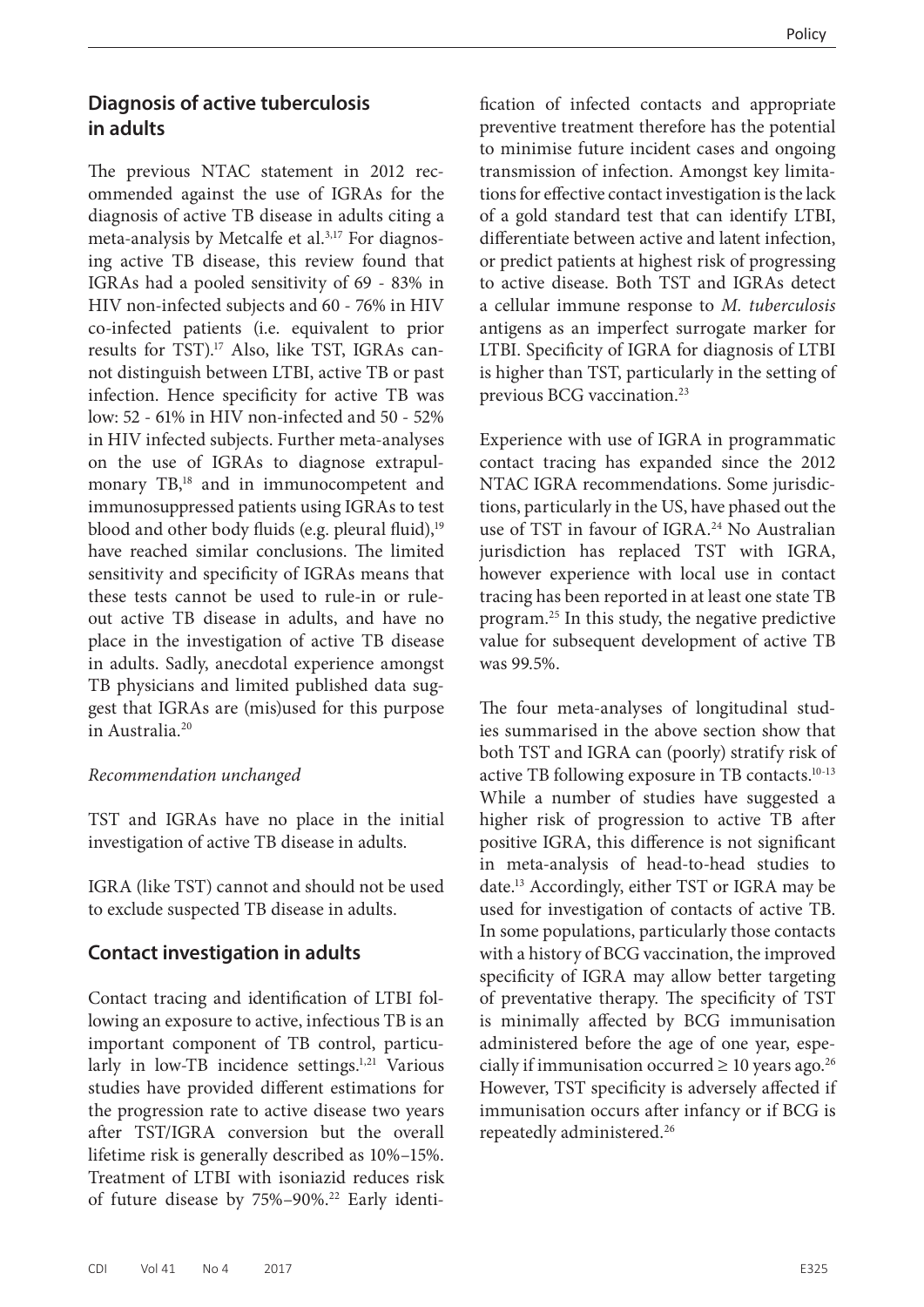## *Revised recommendations*

Either TST or IGRA can be used in adults exposed to patients with active TB disease (i.e. in contact tracing). IGRA may be preferred in contacts with a history of multiple BCG immunisations, or immunisation with BCG after the age of one year.

## **Diagnosis of active tuberculosis in children**

The 2012 NTAC position recommended that IGRAs (like TST) should only be as an adjunctive test to standard microbiological and radiological investigations in the investigation of active TB disease in children, and that IGRAs (like TST) cannot and should not be used to exclude suspected TB disease in children.

Studies of children with bacteriologically confirmed tuberculosis, including studies in low TB endemic settings, suggest a similar sensitivity of IGRA and TST.27-31 A recent systematic review and meta-analysis reported that in children with microbiologically confirmed TB, sensitivity of TST, QIFN-Gold In Tube and T-SPOT. TB was 79%, 81% and 81% respectively with similar findings when stratified to low income countries (74%, 66% and 80% respectively) and high income countries (86%, 86% and 79% respectively).30 It was concluded that IGRAs did not perform better than TST.

IGRAs (like TST) cannot and should not be used to exclude TB disease. Given the difficulty of establishing an accurate diagnosis of active TB in children, an IGRA (and/or TST) may provide additional evidence of *M. tuberculosis* infection in a child with suspected TB. A positive IGRA or TST result does not, however, discriminate between TB disease and LTBI. Neither test should be used as a replacement for standard microbiological and radiological investigations.

## *Recommendation unchanged*

In the diagnosis of active TB in children, IGRAs (like TST) should only be used as an adjunctive test in addition to standard microbiological and radiological investigations.

IGRA (like TST) cannot and should not be used to exclude suspected active TB disease in children.

## **Diagnosis of latent tuberculosis infection in children**

Detection of LTBI is undertaken in children at risk for active TB for whom preventive therapy is indicated. These include recent contacts of active cases and migrants from high TB incidence settings. The 2012 NTAC position statement recommended that IGRA does not replace TST for detection of LTBI in children and (like TST) cannot be used to exclude LTBI.<sup>3</sup> It was noted that IGRA may have additional value over TST in children that received BCG vaccination after the first year of life.

IGRAs (like TST) can be used to diagnose LTBI but a negative IGRA or a negative TST does not exclude LTBI. A large number of studies have compared the performance of IGRAs with TST as a marker of LTBI in children.<sup>30,32</sup> The absence of a recognised gold standard makes it difficult to estimate the 'true' sensitivity and specificity of IGRA or TST for the detection of LTBI. Therefore, defined exposure to *M. tuberculosis* has become an accepted quasi 'gold standard' on which to base comparative evaluations between TST and IGRA in children.<sup>32</sup>

Discordance between IGRA and TST results are common in children, with TST-positive and IGRA-negative (TST+/IGRA-) being the most common discordant pattern in the low TB endemic setting.<sup>33</sup> This discordance may be partly due to false-negative IGRA results. It may also be partly due to false-positive TST results due to previous BCG or infection with nontuberculous mycobacteria.<sup>26,33</sup> Indeterminate IGRA results are also commonly reported in young children 34(< 5 years). Further, as with TST,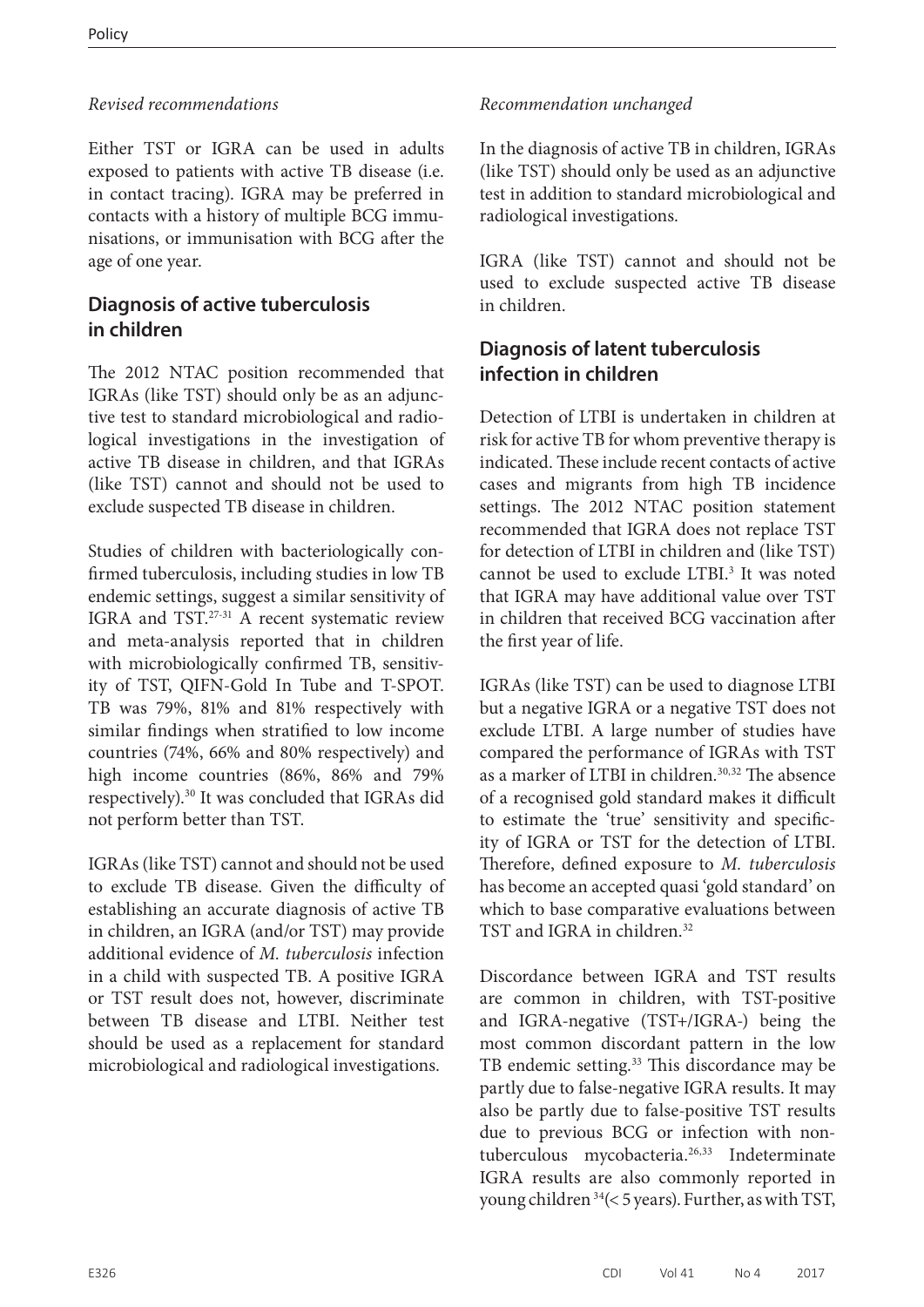the timing of the IGRA is likely to be important (e.g. may be false-negative if the exposure is very recent). Therefore, a negative IGRA should not be used to exclude LTBI in children.

In settings with low rates of BCG immunisation, such as Australia, IGRA adds little over TST in the context of TB testing or contact investigation. In BCG-immunised children (usually immigrants) IGRA may have an advantage, as TST can yield false positive results in BCG vaccinated children (especially during the first 2-5 years of life, if vaccinated at birth).<sup>26,35</sup> Studies of immigrant children from regions with routine BCG immunisation suggest that IGRA may be a better test than TST to guide the use of preventive therapy.36-39 LTBI testing as part of premigration testing has recently been introduced for children older than 2 years immigrating to Australia and the USA.36 It is always important to explore potential close contact with a TB source case. The infectiousness of the source case, the proximity and duration of contact, and risk of the child contact to progress to disease (greatest in young children <2-5 years of age with recent TB exposure) are the most important factors in deciding the need for preventive therapy, irrespective of the IGRA or TST result.

The Australian Immunisation Handbook recommends that all individuals (except infants < 6 months of age) should undergo a TST before BCG vaccination.<sup>40</sup> Only immunocompetent persons with a TST induration < 5 mm should receive BCG. The rationale for this TST is to detect individuals already infected with *M. tuberculosis* or an NTM, or who have an immediate cutaneous reaction to TST. An adverse reaction to BCG may occur in this latter group.<sup>41</sup> The evidence for this pre-BCG TST is limited. While there is no literature on using IGRAs for such pre-BCG testing, TST must remain the preferred test for this purpose.

#### *Revised recommendations*

IGRA and TST are acceptable options for LTBI diagnosis, but neither is 100% sensitive or specific.

IGRA may be the preferred test for testing for LTBI in children with prior BCG vaccination.

#### **Testing of immigrants**

The evolving epidemiology of TB in Australia is driven mostly by migration of individuals from countries with a high burden of disease. Following arrival in Australia, disease amongst immigrants occurs most commonly as a result of reactivation of latent TB. In 2014, overseasborn people contributed 89% of the total TB case-load.42 The TB incidence rate in the overseas-born population was 19.1 cases per 100,000 population. This rate is more than 17 times the incidence rate experienced in the Australian born population.

Post-arrival testing and treatment of LTBI in newly-arrived refugees has been shown to be a cost-effective measure, due to the prevention of TB transmission in the community and number of cases and deaths from TB averted.<sup>43</sup> Among countries that test for LTBI, there is heterogeneity in which immigrant subgroups are tested. A survey of 31 member countries of the Organisation for Economic Cooperation and Development (OECD) found 16 (55.2%) of 29 respondent countries tested for LTBI; the TB incidence threshold from country of origin for testing ranged from >20 cases per 100,000 to  $>500$  cases per  $100,000$ .<sup>44</sup> This wide variation likely reflects uncertainty about the optimal threshold at which to test. Setting the incidence threshold too low results in large numbers of immigrants needing to be tested, increasing costs and potentially overwhelming TB testing services. The most cost-effective policy option is likely to be to target at an intermediate incidence that balances the numbers of immigrants being tested against prevalence of LTBI in the immigrant population.

In 2014, Australia introduced LTBI testing of children in immigration detention facilities as well as offshore testing for migrants aged 2-10 years. More extensive LTBI testing of migrants to prevent disease may become an increasinglyimportant component of TB control within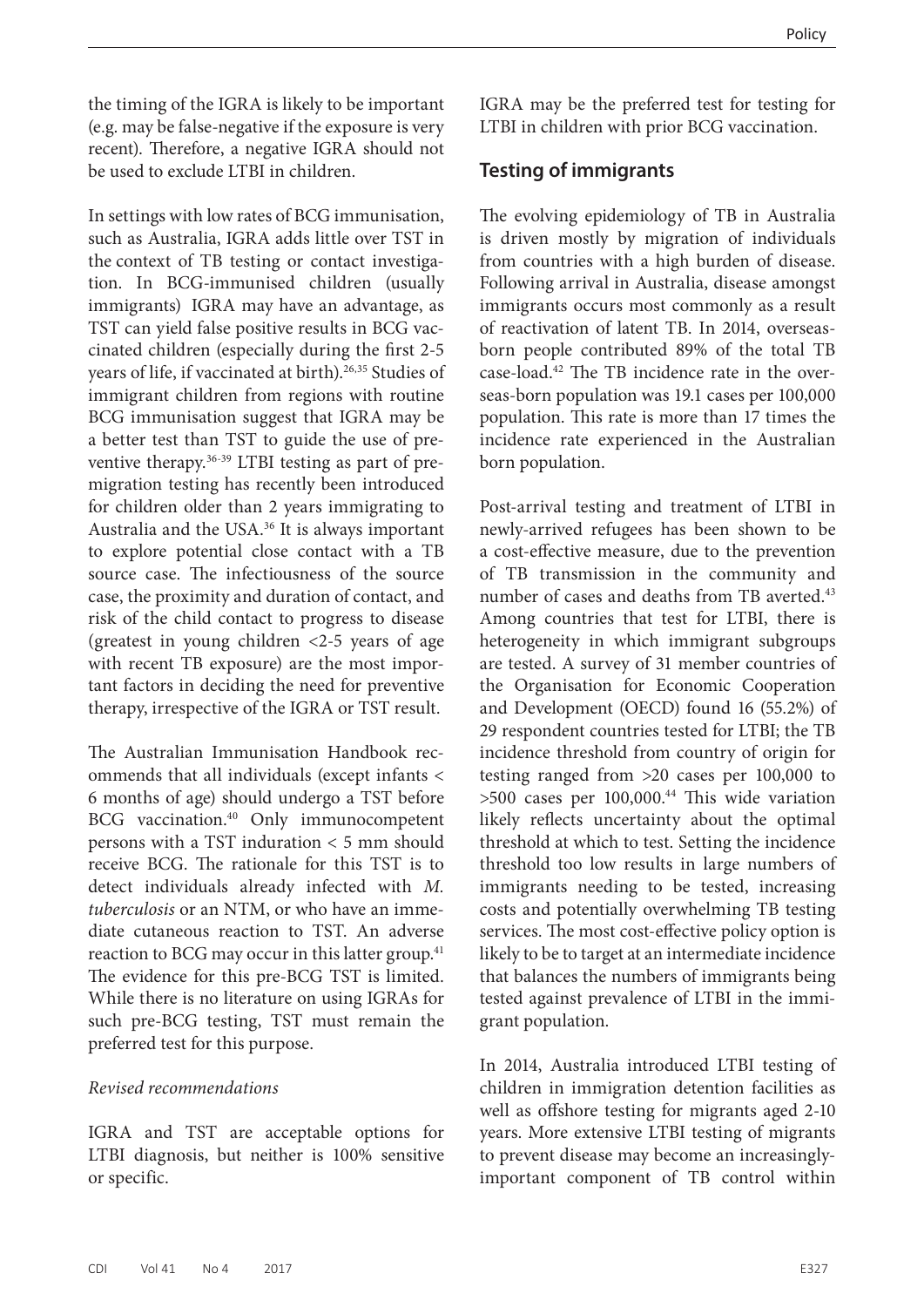Australia. The extent of this LTBI testing will depend on the policies, priorities and resources of the state and territory TB control services.

As outlined in previous sections, there has been increasing evidence since the 2012 NTAC position statement that IGRA is as sensitive and more specific than TST as a test for LTBI.<sup>3</sup> The survey of LTBI testing practices in OECD countries found that 6 (37.5%) of 16 countries used IGRA as part of their testing algorithm. Furthermore, studies from the USA indicate that IGRA-based testing is potentially more cost-effective and safer for children.<sup>39</sup>

## *Revised recommendation*

If LTBI testing is performed for immigrants from high-incidence population settings after arrival, either IGRA or TST may be used.

## **Immunocompromised individuals with HIV infection**

HIV infection significantly increases the risk that LTBI will progress to clinical disease. In TB non-endemic areas, HIV-positive patients co-infected with TB have an annual risk of 5-8% per year of progressing to active TB disease compared with a 10% lifetime risk in the general population.45 Hence, when the risk of TB infection is high for a HIV-positive person, such as being a close household contact of an infective TB case, treatment for LTBI should be considered irrespective of the results of TST or IGRA testing. Before commencing LTBI treatment, a careful assessment to exclude active TB disease must be undertaken in all HIV-infected subjects, including culture of sputum or induced sputum because the chest X-ray appearance may be atypical or normal in the presence of culturepositive sputum.

In the absence of a history suggesting recent infection, all HIV subjects of all ages should be tested for LTBI with a view to instituting preventative treatment. Numerous studies summarised in a systemic review by Catamanchi *et al* confirm that the sensitivity of IGRA tests are reduced in HIV-infected subjects with similar findings for the TST.<sup>46</sup> A lower CD4 count (<200 cells/µL) was associated with more negative and indeterminate results. The same meta-analysis suggested that the T-SPOT.*TB* test had greater sensitivity than the QIFN assay in HIV subjects when using active TB disease as a surrogate for LTBI to assess IGRA sensitivity.<sup>46</sup> Performance of IGRAs in detecting active TB cases however may not necessarily mirror their performance in detecting latently-infected subjects. Subsequent studies have produced discordant results reporting higher positivity rates and/or higher indeterminate rates with either the T-SPOT.*TB* test or the QIFN assay.<sup>47-49</sup> Two review articles have summarised these disparate studies by stating that neither IGRA test has been shown to be consistently more sensitive than TST in detecting LTBI in HIV-positive patients,<sup>46</sup> and that IGRA tests overall perform similarly to TST.<sup>10</sup>

Whether IGRA tests are useful in HIV-positive patients in predicting progression from latency to active disease is not well studied. Three studies found that IGRA-positive HIV-infected subjects were about three times more likely to develop TB than IGRA-negative patients.<sup>10</sup> A recent French study compared the results of QIFN, T spot and TST in 415 anti-retroviral-therapy (ART)-naïve HIV infected patients and followed their clinical progress for two years.<sup>49</sup> Of 47 patients with one or both IGRA tests positive, eight (14.5%) developed active disease, all within 4 months of enrolment. The eight cases of TB documented included two cases with a negative TST. No patient who had a negative result with both IGRA tests developed tuberculosis in the two-year follow up period. A systematic review and meta-analysis also found that a negative QIFN test implied a very-low short-to-medium risk of active TB.50

WHO recommends that either IGRA or TST can be used in a low-burden high-income country such as Australia.<sup>13</sup> Guidelines from some countries provide caveats to such a recommendation. Recognising that the number of false-negative and indeterminate tests increase when the CD4 count is low, UK national guidelines recommend that both IGRA and TST be performed concurrently when the CD4 count is (<200 cells/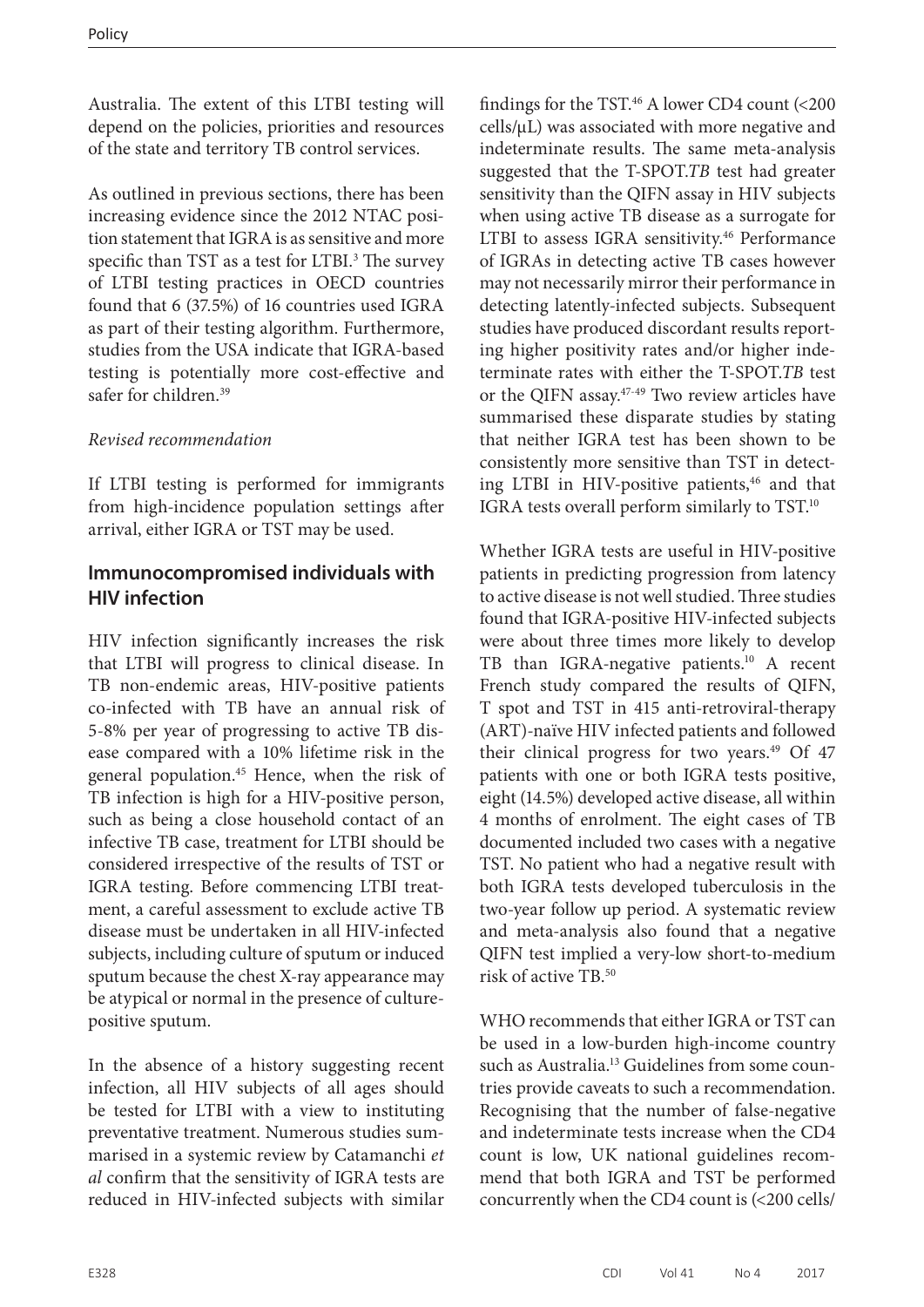µL), while Canadian and European guidelines suggest that concurrent testing may be helpful in immunocompromised subjects including HIV-positive individuals.<sup>6,15,51</sup>

A recent study from Taiwan suggested that an algorithm utilising HIV viral load, CD4 count and IGRA results improves the sensitivity and negative predictive value of testing, potentially reducing the number needing chemoprophylaxis. 52

#### *Revised recommendations*

HIV infected subjects who have close household or other close prolonged exposure to an active infective TB case should be considered for treatment for latent TB without, or irrespective of, IGRA or TST testing on the assumption that transmission was likely, the risk of disease progression high and that existing diagnostic tests are imperfect for exclusion of latent infection.

#### HIV infected subjects with CD4 count (>200  $cells/µL)$

In the absence of recent significant close TB contact, all HIV infected subjects should be tested for LTBI. Where CD4 count is  $(>200 \text{ cells/µL})$ , either TST or IGRA can be used.

#### HIV infected subjects with CD4 counts ≤200 cells/µL

All HIV infected subject presenting with advanced immuno-suppression (CD4 counts  $\leq$ 200 cells/ $\mu$ L) should be assessed for active TB utilising chest X-ray and sputum examination (and other cultures depending on clinical findings).

Where there is no evidence of active disease and CD4 is less than 200 cells/µL, latent tuberculosis should be considered and both tests should be performed if the first test is negative or indeterminate.

Although the specificity of TST is lower than IGRA when there is a history of BCG vaccination, either a positive TST (>=5) or IGRA should

be considered an indication for preventative therapy in the setting of HIV infection, regardless of BCG history.

In the absence of either test being positive prior to commencement of ART, subsequent testing should be considered following restoration of immune function.

In keeping with recommendations on serial LTBI testing (see below), in HIV subjects where repeat exposure to TB is likely, TST may be subject to less conversions/reversions than IGRA tests and is the preferred investigation for repeated evaluation.

## **Immunocompromised individuals receiving anti-tumour necrosis factor-α therapy**

Patients with immune-mediated inflammatory diseases (IMID) - such as rheumatoid arthritis, ankylosing spondylitis, psoriatic arthritis, ulcerative colitis and Crohn's disease – are at increased risk of developing active TB disease due to their traditional immunosuppressive therapy (e.g. prednisolone) and particularly when receiving the newer immunomodulatory biological agents, such as tumour necrosis factor-α (TNF- α) inhibitors.<sup>53</sup> Jick et al reported that "low-dose" (< 15 mg/day) and "high dose" (≥15 mg/day) prednisolone was associated with active tuberculosis with odds ratios of 2.8 (95% CI 1.0–7.9) and 7.7 (95% CI 2.8–21.4), respectively.<sup>54</sup> Five TNF-  $\alpha$  inhibitors are available in Australia: infliximab, adalimumab, etanercept, certolizumab and golimumab. The TNF- α inhibitors have been associated with 4-20 fold increases in active TB disease with infliximab and adalimumab carrying a greater TB risk than etanercept.53 TB risk in those taking TNF- α inhibitors is higher if they are also on corticosteroids, methotrexate or azathioprine. 55,56

The "standard of care" is therefore to test for LTBI before beginning treatment with TNF- α inhibitors.55 LTBI testing in IMID patients is problematic because they are often already on prednisolone therapy (which can confound LTBI testing) and controversy surrounds the choice of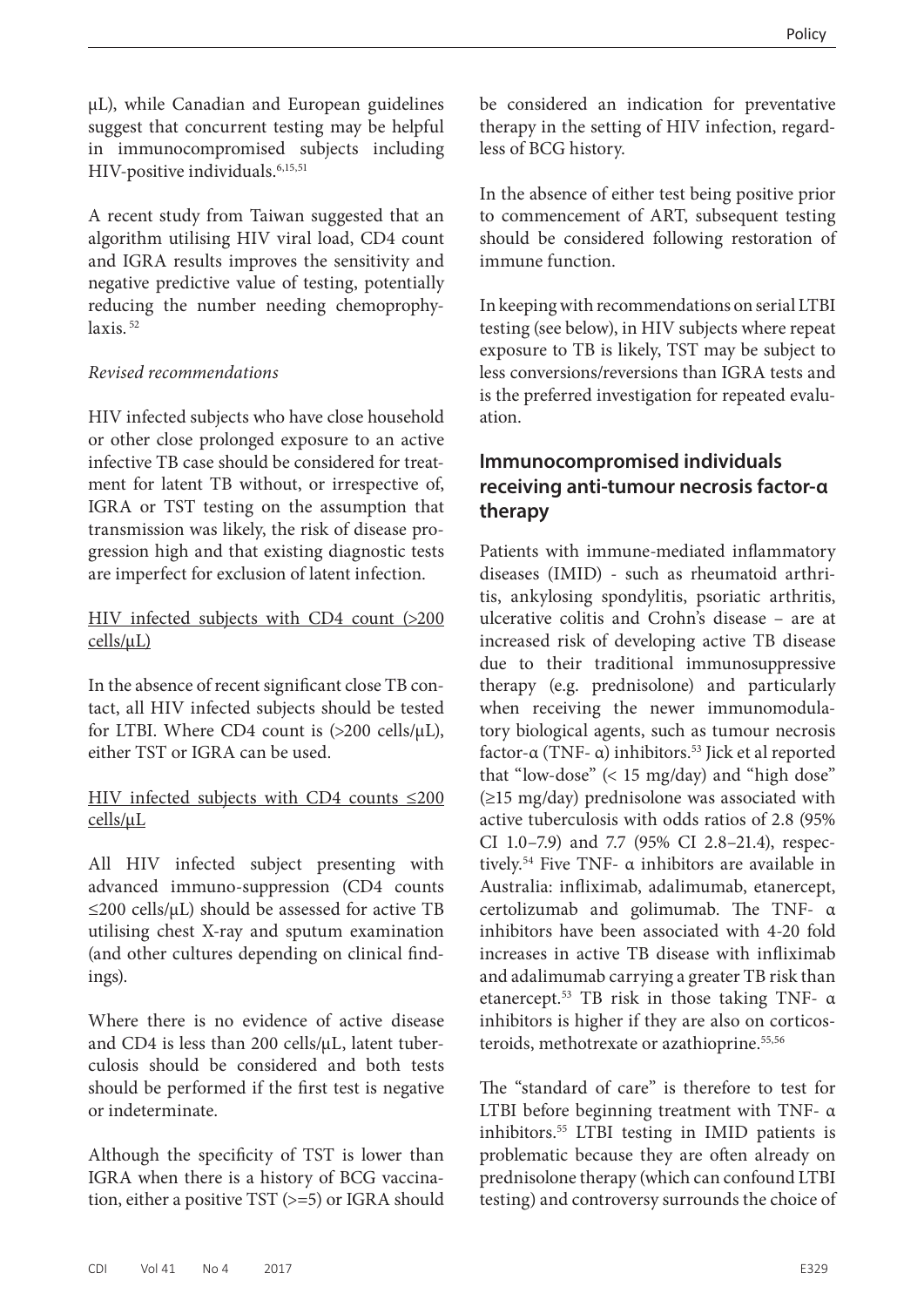test (i.e. TST or IGRA). Smith et al summarised 14 studies comparing TST and IGRAs in a total of 1,630 patients with a variety of IMIDs.<sup>57</sup> The lack of a "gold standard" for LTBI again confounded these studies, which therefore relied upon correlating TST and IGRA results; five publications also studied the association of test results with TB risk factors by multivariate analysis. The summary of these 14 studies was that IGRAs could not be demonstrated to be superior to TST for LTBI testing in IMID patients.<sup>57</sup> Higher-level evidence of the efficacy of IGRAs in IMIDs is also lacking (such as a formal meta-analysis or longitudinal studies of the risk of active TB in IGRA-positive and -negative patients).

Several societies and organisations in highincome countries with a low incidence of TB have published guidelines for LTBI testing in IMID patients.<sup>53,57</sup> These guidelines generally recommend TST and/or IGRA. Emphasis is also placed upon the importance of an extensive clinical history looking for TB risk factors (eg. exposure to a TB patient; residence in a TB-endemic country; working or living in congregate settings such as hospitals, jails or homeless shelters) and on a chest X-ray (looking for fibronodular opacities suggestive of inactive TB). For example, the Australian Rheumatology Association recommends a case history risk assessment, chest x-ray within last three months, and either two step TST skin test or IGRA.<sup>55</sup>

## *Recommendation unchanged*

Either TST or IGRA are acceptable for LTBI testing in IMID patients. IGRA may be preferred if there is a history of BCG immunisation after age one year. Both TST and IGRA may be performed if the risk of LTBI is considered high; a diagnosis of LTBI would be made by a positive result in either test.

The TB exposure history and chest X-ray are central in interpreting the TST/IGRA result and in determining the overall risk of LTBI in IMID patients.

## **Other immunocompromised individuals**

Other immunocompromised populations (eg. pre-organ transplantation, patients with end-stage renal failure on dialysis) are also at increased risk of TB reactivation. For example, the incidence of post-transplant TB is 1.2%-6.4% in non-endemic countries, which is 20-74 fold higher than the general population.<sup>58</sup> Testing for LTBI is therefore indicated in these groups. Unfortunately, published comparisons of IGRAs and TST in these populations are limited and there is a high rate of indeterminate IGRA results in these groups.58-60 There is also a lack of higher-level evidence of the efficacy of IGRAs in these "other immunocompromised patient groups". Hence, NTAC makes the same recommendations for LTBI testing in these "other immunocompromised" individuals as for IMID patients pre- anti-tumour necrosis factor-α therapy.

## *Recommendation unchanged*

Either TST or IGRA are acceptable for LTBI testing in other immunocompromised patients. IGRA may be preferred if there is a history of BCG immunisation after age one year. Both TST and IGRA may be performed if the risk of LTBI is considered high; a diagnosis of LTBI would be made by a positive result in either test.

The TB exposure history and chest X-ray are central in interpreting the TST/IGRA result and in determining the overall risk of LTBI in immunocompromised patients.

## **Serial testing of healthcare workers**

These new NTAC guidelines provide an overall recommendation that either TST or IGRA may be used for the detection of LTBI in most settings. The regular (annual) serial testing of HCWs is one situation where the choice of investigation remains controversial.<sup>14</sup> While IGRAs have advantages including convenience and specificity, high rates of conversions and reversions have been reported leading to morecostly follow-up of test-positive subjects.<sup>10,61</sup>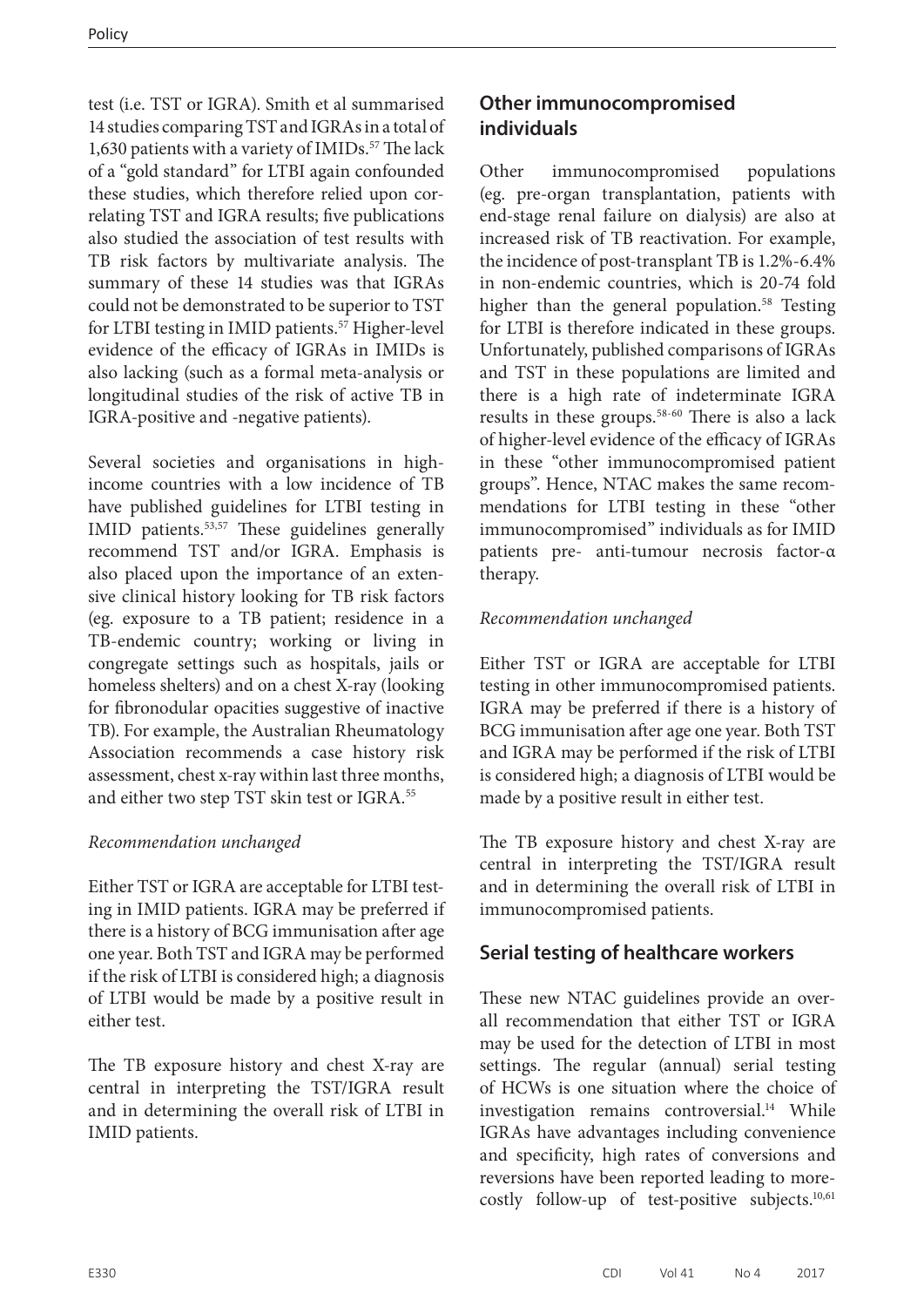These conversions and reversions tend to occur more frequently when the initial QIFN result is close to the cut-off  $(0.35 \text{ IU/ml})$ .<sup>61,62</sup> The manufacturer does not recommend a "grey zone" but the literature suggests that IFN-γ results of 0.25- 1.0 IU/ml should be interpreted with caution. $62$ The Committee therefore still prefers TST for the serial testing of HCWs. If an IGRA such as QIFN is used, NTAC recommends that the laboratory report the numeric IFN-γ result (IU/ml) as well as the "positive" or "negative" interpretation. Depending on the clinical circumstances of the HCW, the clinician may choose to repeat the IGRA test if the initial result falls within a pre-determined "grey zone".

#### *Recommendation unchanged*

The problem of defining an appropriate cut-off point has resulted in a trend towards more cautious use of IGRAs for HCW testing. For the present, TST remains the preferred test for serial HCW testing in Australia with IGRA's role limited to supplementary testing as a specificity tool.

#### **Indeterminate results**

IGRAs can produce un-interpretable (termed "indeterminate") results either due to inappropriately high or low IFN-γ response in the negative or positive controls, respectively. The rate of indeterminate results has varied between studies, between populations, and between assays.<sup>47,61,63</sup> Advice on the handling of indeterminate results is conflicting. Kobashi et al found that indeterminate IGRA results are more common among immunosuppressed patients, and subsequent IGRA testing one month later in this patient group is often indeterminate again.<sup>63</sup> Hence, when an initial IGRA result is indeterminate, a TST may be the preferred sequential test. In contrast, the Canadian guidelines recommend repeat testing of immunocompromised patients with an initial-indeterminate result.<sup>3</sup> There is insufficient evidence to favour an alternative IGRA test as a supplementary assay following an initial indeterminate IGRA result. Repeated indeterminate results are considered a marker of

anergy. The clinician must then determine the patient's LTBI status based on TB exposure history and other results.

The handling of indeterminate results highlights an important principle. IGRAs should be performed in cooperation with clinicians experienced in the diagnosis and management of TB and LTBI. The investigation and management of such patients should occur in liaison with the relevant state or territory TB service. Problematic IGRA results, including indeterminate reactions, can then be assessed expertly in the patient's clinical setting.

#### **Cost-effectiveness analyses**

While international studies have attempted to define the performance and utility of IGRAs, NTAC notes a continuing absence of highquality cost-effectiveness analyses (CEAs) of IGRAs internationally and more particularly under Australasian TB program conditions. Three meta-analyses of IGRA CEAs have all bemoaned the methodologic flaws and the variability in test parameters and cost estimates, and warned that any IGRA CEA results be viewed with caution. $64-66$ 

Both NTAC and the state-based TB services encourage further clinical and economic evaluation of IGRAs, particularly independent cost-benefit analyses on the use of IGRAs using states' and territories' preferred protocols of investigating LTBI in Australia. Such analyses are needed to determine the relative economic outcomes of changing from TST to IGRAs taking into account the structure of TB services and program delivery in Australia.

This NTAC position statement supersedes all previous NTAC IGRA recommendations. NTAC is committed to ongoing monitoring of new diagnostic tests that may be of value in TB control. This IGRA position statement will remain under ongoing review and will be revised when significant developments occur in this field.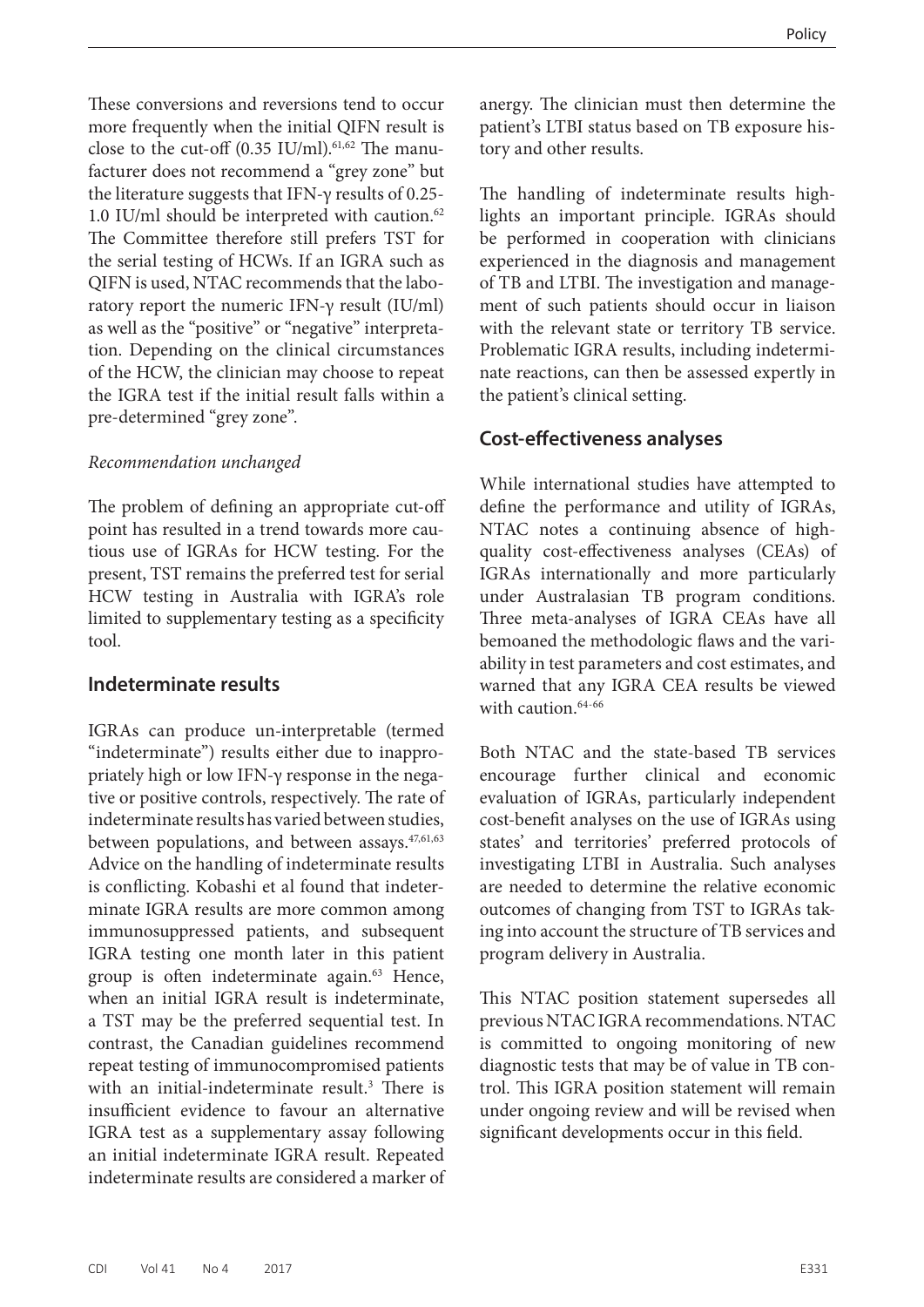## **Transparency declaration**

The members of the Committee have no additional declarations beyond those made in the 2012 statement.<sup>3</sup>

## **Acknowledgements**

The authors would like to acknowledge the National Tuberculosis Advisory Committee members both past and present (in alphabetical order): Associate Professor Anthony Allworth, Dr Ral Antic, Mr Philip Clift, Dr Jo Cochrane, Dr Chris Coulter (Chair), Associate Professor Justin Denholm, Dr Paul Douglas, Dr Steve Graham, Dr Jennie Hood, Clinical Associate Professor Mark Hurwitz, Dr Vicki Krause, Mr Chris Lowbridge, Professor Ben Marais, Ms Rhonda Owen, Dr Richard Stapledon, Dr David Stock, Dr Brett Sutton, Ms Cindy Toms, Dr Justin Waring and the NTAC Secretariat from the Department of Health.

## **Corresponding author:**

Dr Ivan Bastian

Clinical Microbiology Consultant

Microbiology Infectious Diseases (MID) Directorate, SA Pathology

Ivan.Bastian@sa.gov.au

## **References**

- 1.World Health Organization. Toward tuberculosis elimination: an action framework for low-incidence countries. Document WHO/ HTM/TB/2014.13. Geneva: WHO, 2014.
- 2.National Tuberculosis Advisory Committee. The strategic plan for control and elimination of tuberculosis in Australia: 2016 – 2020. (Manuscript in preparation).
- 3.National Tuberculosis Advisory Committee. Position statement on interferon-γ release assays in the detection of latent tuberculosis infection. *Commun Dis Intell Q Rep* 2012; 36:

125-31.

- 4.Denkinger CM, Dheda K, Pai M. Guidelines on interferon-γ release assays for tuberculosis infection: concordance, discordance or confusion? *Clin Microbiol Infect* 2011; 17: 806-14.
- 5.Lee E, Holzman RS. Evolution and current use of the tuberculin test. *Clin Infect Dis* 2002; 34: 365-70.
- 6.Pai M, Kunimoto D, Jamieson F, Menzies D. Diagnosis of latent tuberculosis infection, chapter 4. In: Canadian Tuberculosis Standards – 7th edition. Canadian Thoracic Society and The Public Health Agency of Canada, 2013. Available at: [http://www.respiratory](http://www.respiratoryguidelines.ca/sites/all/files/Canadian_TB_Standards_7th_Edition_ENG.pdf )[guidelines.ca/sites/all/files/Canadian\\_TB\\_](http://www.respiratoryguidelines.ca/sites/all/files/Canadian_TB_Standards_7th_Edition_ENG.pdf ) [Standards\\_7th\\_Edition\\_ENG.pdf](http://www.respiratoryguidelines.ca/sites/all/files/Canadian_TB_Standards_7th_Edition_ENG.pdf )
- 7.Andersen P, Munk ME, Pollock JM, Doherty TM. Specific immune-based diagnosis of tuberculosis. *Lancet* 2000; 356: 1099-104.
- 8.Quantiferon TB-Gold Plus package insert. Qiagen, February 2016. Available at: [http://](http://www.quantiferon.com/wp- content/uploads/2017/04/English_QFTPlus_ELISA_R04_022016.pdf ) [www.quantiferon.com/wp- content/up](http://www.quantiferon.com/wp- content/uploads/2017/04/English_QFTPlus_ELISA_R04_022016.pdf )[loads/2017/04/English\\_QFTPlus\\_ELISA\\_](http://www.quantiferon.com/wp- content/uploads/2017/04/English_QFTPlus_ELISA_R04_022016.pdf ) [R04\\_022016.pdf](http://www.quantiferon.com/wp- content/uploads/2017/04/English_QFTPlus_ELISA_R04_022016.pdf )
- 9.T-SPOT.*TB* package insert. Oxford Immunotec Limited, 2013. Available at: [http://](http://www.oxfordimmunotec.com/international/wp-content/uploads/sites/3/PI-TB-IVD-UK-v2f288.pdf ) [www.oxfordimmunotec.com/international/](http://www.oxfordimmunotec.com/international/wp-content/uploads/sites/3/PI-TB-IVD-UK-v2f288.pdf ) [wp-content/uploads/sites/3/PI-TB-IVD-UK](http://www.oxfordimmunotec.com/international/wp-content/uploads/sites/3/PI-TB-IVD-UK-v2f288.pdf )[v2f288.pdf](http://www.oxfordimmunotec.com/international/wp-content/uploads/sites/3/PI-TB-IVD-UK-v2f288.pdf )
- 10.Pai M, Denkinger CM, Kik SV, et al. Gamma interferon release assays for the detection of *Mycobacterium tuberculosis* infection. *Clin Microbiol Rev* 2014; 27: 3-20.
- 11.Diel R, Loddenkemper R, Nienhaus A. Predictive value of interferon-γ release assays and tuberculin skin testing for progression from latent TB infection to disease state: a meta-analysis. *Chest* 2012; 142: 63-75.
- 12.Rangaka MX, Wilkinson KA, Glynn JR, et al. Predictive value of interferon-γ release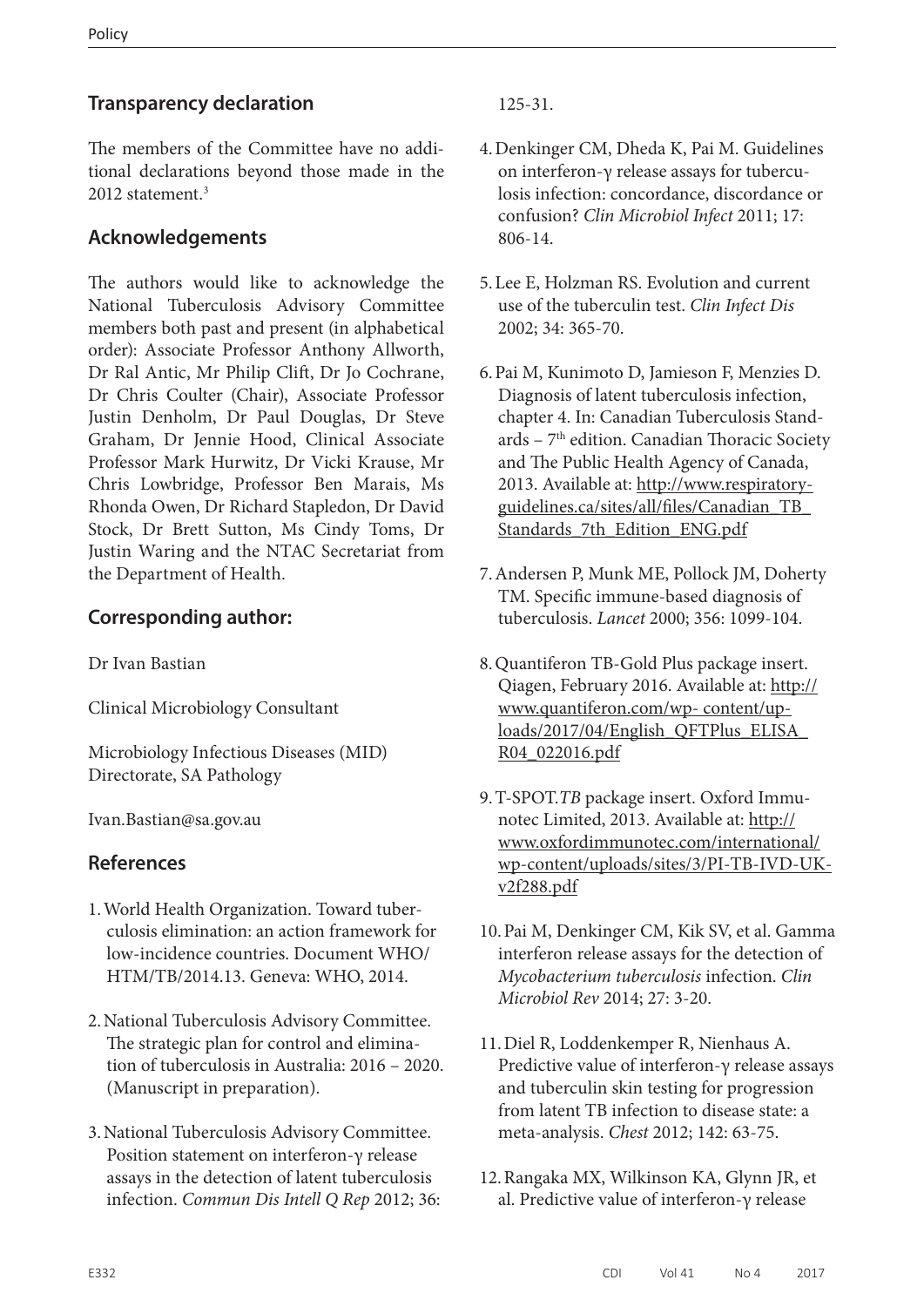assays for incident active tuberculosis: a systematic review and meta-analysis. *Lancet Infect Dis* 2012; 12: 45-55.

- 13.World Health Organization. Guidelines on the management of latent tuberculosis infection. Document WHO/HTM/TB/2015.01. Geneva: WHO, 2015.
- 14.Alexander TS, Miller MB, Gilligan P. Point-Counterpoint: Should interferon gamma release assays become the standard method for screening patients for *Mycobacterium tuberculosis* infections in the United States? *J Clin Microbiol* 2011; 49: 2086-92.
- 15.European Centre for Disease Prevention and Control. Use of interferon-gamma release assays in support of TB diagnosis. Stockholm: ECDC, 2011. Available at: [http://ecdc.europa.](http://ecdc.europa.eu/en/publications/Publications/1103_GUI_IGRA.pdf ) [eu/en/publications/Publications/1103\\_GUI\\_](http://ecdc.europa.eu/en/publications/Publications/1103_GUI_IGRA.pdf ) [IGRA.pdf](http://ecdc.europa.eu/en/publications/Publications/1103_GUI_IGRA.pdf )
- 16.Tagmouti S, Slater M, Benedetti A, *et al.* Reproducibility of interferon gamma (IFN-γ) release Assays. A systematic review. *Ann Am Thorac Soc* 2014; 11: 1267-76.
- 17.Metcalfe JZ, Everett C, Steingart KR et al. Interferon-γ release assays for active pulmonary tuberculosis diagnosis in adults in lowand middle-income countries: systematic review and meta-analysis. *J Infect Dis* 2011; 204 Suppl 4: S1120-9.
- 18.Fan L, Chen Z, Hao XH, et al. Interferongamma release assays for the diagnosis of extrapulmonary tuberculosis: a systematic review and meta-analysis. *FEMS Immunol Med Microbiol* 2012; 65: 456-66.
- 19. Sester M, Sotgiu G, Lange C, et al. Interferon-γ release assays for the diagnosis of active tuberculosis: a systematic review and meta-analysis. *Eur Respir J* 2011; 37: 100-11.
- 20.Tsang T, Waring J. retrospective study on the appropriate implementation of Quantiferon Gold Assay in a tertiary setting. *Respirology*

2010; 14(S1): TP180.

- 21.Erkens C, Kamphorst M, Abubakar I, et al. Tuberculosis contact investigation in low prevalence countries: a European consensus. *Eur Respir J* 2010; 36: 925-49.
- 22.Herrera V, Perry S, Parsonnet J, Banaei N. Clinical application and limitations of interferon-γ release assays for the diagnosis of latent tuberculosis infection. *Clin Infect Dis* 2011; 52: 1031-7.
- 23.Getahun H, Matteelli A, Chaisson RE, Raviglione M. Latent *Mycobacterium tuberculosis* Infection. *N Engl J Med* 2015; 372: 2127-35.
- 24.Grinsdale J, Ho C, Banouvong H, Kawamura L. Programmatic impact of using QuantiFERON®-TB Gold in routine contact investigation activities. *Int J Tuberc Lung Dis* 2011; 15: 1614-20.
- 25.Goebel K, Tay E, Denholm J. Supplemental use of an interferon-gamma release assay in a state-wide tuberculosis contact tracing program in Victoria: a six-year review. *Commun Dis Intell* 2015; 39: 191-6.
- 26.Farhat M, Greenaway C, Pai M, Menzies D. False-positive tuberculin skin tests: what is the absolute effect of BCG and non-tuberculous mycobacteria? *Int J Tuberc Lung Dis* 2006 10: 1192-204.
- 27.Machingaidze S, Wiysonge CS, Gonzalez-Angulo Y, et al. The utility of an interferon gamma release assay for diagnosis of latent tuberculosis infection and disease in children: a systematic review and meta-analysis. *Pediatr Infect Dis J* 2011; 30: 694–700.
- 28.Mandalakas AM, Detjen AK, Hesseling AC, et al. Interferon-gamma release assays and childhood tuberculosis: systematic review and meta-analysis. *Int J Tuberc Lung Dis* 2011; 15:1018–1032.
- 29.Kampmann B, Whittaker E, Williams A, Walters S, Gordon A, Martinez-Alier N, et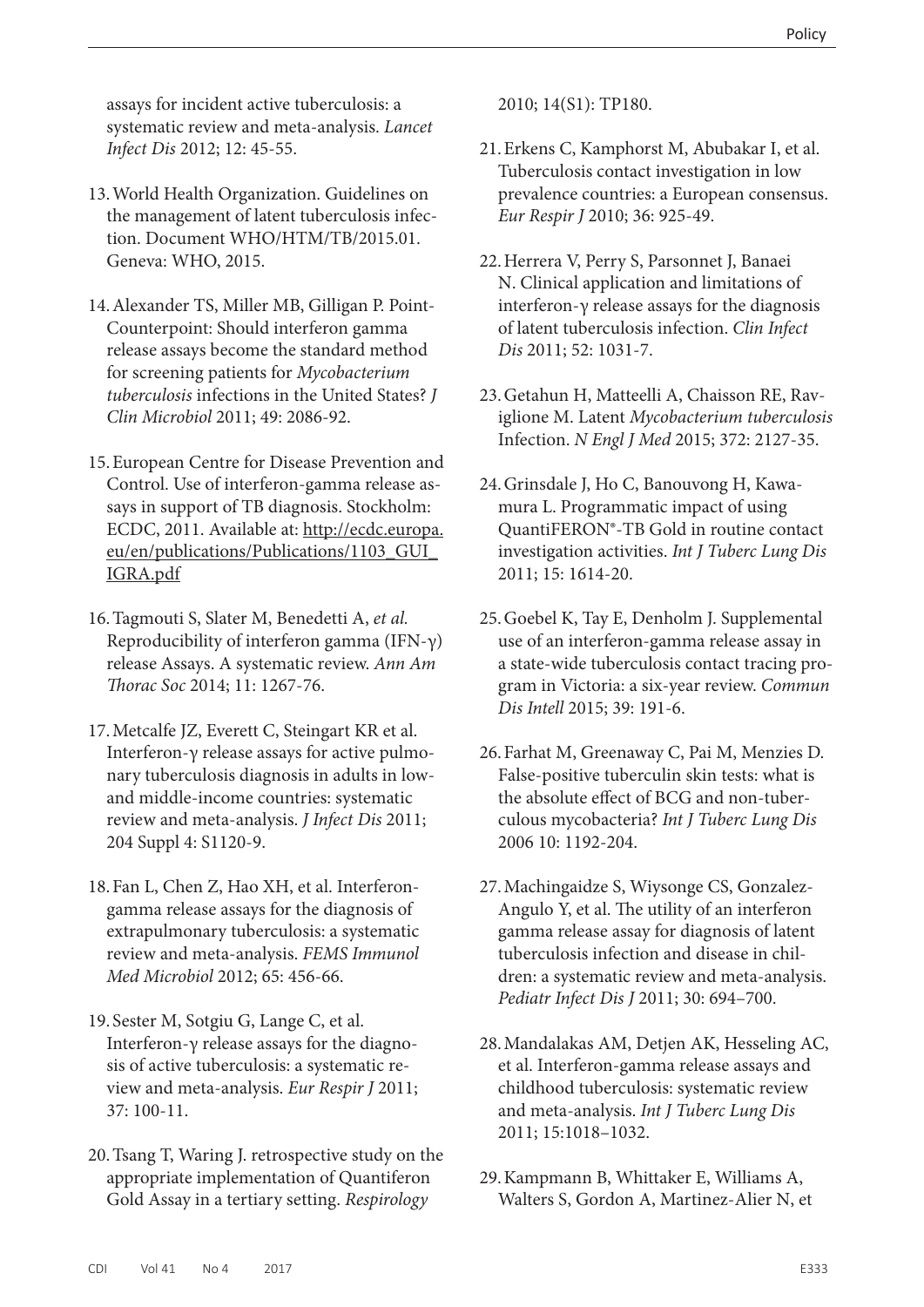al. Interferon-gamma release assays do not identify more children with active tuberculosis than the tuberculin skin test. *Eur Respir J*  2009; 33: 1374–1382.

- 30. Sollai S, Galli L, de Martino M, Chiappini E. Systematic review and meta-analysis on the utility of Interferon-gamma release assays for the diagnosis of Mycobacterium tuberculosis infection in children: a 2013 update. BMC Infect Dis 2014; 14 Suppl 1: S1-6.
- 31.Chiappini E, Bonsignori F, Mazzantini R, et al. Interferon-gamma release assay sensitivity in children younger than 5 years is insufficient to replace the use of tuberculin skin test in western countries. *Pediatr Infect Dis J* 2014: 33: 1291-3.
- 32.Mandalakas AM, Kirchner HL, Walzl G, et al. Optimizing the detection of recent tuberculosis infection in children in a high tuberculosis–HIV burden setting. *Am J Resp Crit Care Med* 2015; 191: 120-130.
- 33.Connell TG, Ritz N, Paxton GA, et al. A three-way comparison of tuberculin skin testing, QuantiFERON-TB gold and T-SPOT. TB in children. *PLoS ONE* 2008; 3: e2624
- 34.Connell TG, Tebruegge M, Ritz N, et al. Indeterminate interferon-gamma release assay results in children. *Pediatr Infect Dis J* 2010; 29: 285–286.
- 35. Seddon JA, Paton J, Nademi Z, et al*.* The impact of BCG vaccination on tuberculin skin test responses in children is age dependent: evidence to be considered when screening children with tuberculosis infection. Thorax Published Online First: [22 June 2016] doi:10.1136/thoraxjnl-2015-207687
- 36.Taylor EM, Painter J, Posey DL, et al. Latent tuberculosis infection among immigrant and refugee children arriving in the United States: 2010. J Immigrant Minority Health 2015 Sep 12 [Epub ahead of print]
- 37.Méndez-Echevarría A, González-Muñoz

M, Mellado MJ , et al; Spanish Collaborative Group for Study of QuantiFERON-TB GOLD Test in Children. Interferon-γ release assay for the diagnosis of tuberculosis in children. *Arch Dis Child* 2012; 97: 514–516.

- 38. Spicer KB, Turner J, Wang SH, et al. Tuberculin skin testing and T-SPOT.TB in internationally adopted children. *Pediatr Infect Dis J*  2015; 34: 599–603.
- 39.Howley MM, Painter JA, Katz DJ, et al*;* Tuberculosis Epidemiologic Studies Consortium. Evaluation of QuantiFERON-TB Gold in-tube and tuberculin skin tests among immigrant children being screened for latent tuberculosis infection. *Pediatr Infect Dis J* 2015; 34: 35–39.
- 40.Australian Technical Advisory Group on Immunisation (ATAGI). The Australian immunisation handbook 10th ed (2015 update). Canberra: Australian Government Department of Health, 2015. Available at: [http://](http://www.immunise.health.gov.au/internet/immunise/publishing.nsf/Content/7B28E87511E08905CA257D4D001DB1F8/$File/Aus-Imm-Handbook.pdf ) [www.immunise.health.gov.au/internet/im](http://www.immunise.health.gov.au/internet/immunise/publishing.nsf/Content/7B28E87511E08905CA257D4D001DB1F8/$File/Aus-Imm-Handbook.pdf )[munise/publishing.nsf/Content/7B28E8751](http://www.immunise.health.gov.au/internet/immunise/publishing.nsf/Content/7B28E87511E08905CA257D4D001DB1F8/$File/Aus-Imm-Handbook.pdf ) [1E08905CA257D4D001DB1F8/\\$File/Aus-](http://www.immunise.health.gov.au/internet/immunise/publishing.nsf/Content/7B28E87511E08905CA257D4D001DB1F8/$File/Aus-Imm-Handbook.pdf )[Imm-Handbook.pdf](http://www.immunise.health.gov.au/internet/immunise/publishing.nsf/Content/7B28E87511E08905CA257D4D001DB1F8/$File/Aus-Imm-Handbook.pdf )
- 41.Tarlo SM, Day JH, Mann P, Day MP. Immediate hypersensitivity to tuberculin. *Chest* 1977; 71: 33-7.
- 42.Toms, C., Stapledon, R., Coulter, C., Douglas, P., National Tuberculosis Advisory Committee for CDNA & Australian Mycobacterium Reference Laboratory Network. Tuberculosis notifications in Australia, 2014. *Commun Dis Intell 41*, E243–E259 (2017)
- 43.Pareek M, Watson JP, Ormerod LP, et al*.*  Screening of immigrants in the UK for imported latent tuberculosis: a multicentre cohort study and cost-effectiveness analysis. *Lancet Infect Dis* 2011; 11: 435–444.
- 44.Pareek M, Baussano I, Abubakar I, et al*.*  Evaluation of immigrant tuberculosis screening in industrialized countries. *Emerg Infect Dis* 2012; 18: 1422-9.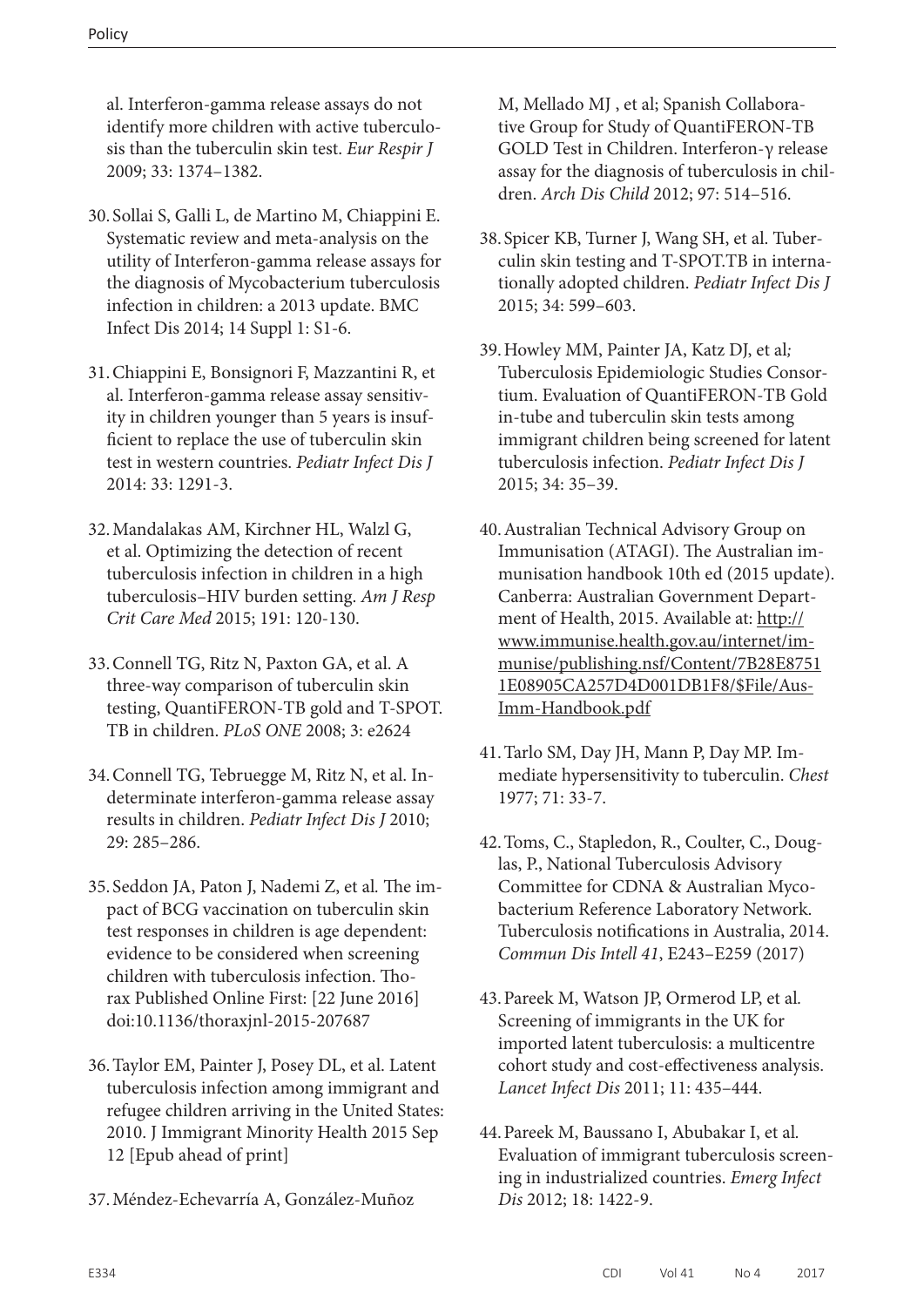- 45. Selwyn PA, Hartel D, Lewis VA, et al*.* A prospective study of the risk of tuberculosis among intravenous drug users with human immunodeficiency virus infection. *N Engl J Med* 1989; 320: 545-50.
- 46.Cattamanchi A et al. Interferon-Gamma Release Assays for the Diagnosis of Latent Tuberculosis Infection in HIV-Infected Individuals: A Systematic Review and Meta-Analysis. *J Acquir Immune Defic Syndr* 2011; 56:230–238.
- 47.Ramos JM, Robledano C, Masiá M, et al. Contribution of interferon gamma release assays testing to the diagnosis of latent tuberculosis infection in HIV-infected patients: a comparison of QuantiFERON-TB Gold In Tube, T-SPOT.TB and tuberculin skin test. *BMC Infect Dis* 2012; 12: 169.
- 48.Cheallaigh CN, Fitzgerald I, Grace J, et al*.*  Interferon gamma release assays for the diagnosis of latent TB infection in HIV-infected individuals in a low TB burden country. *PLoS One* 2013; 8(1): e53330.
- 49.Bourgarit A, Baron G, Breton G, et al*.* Latent tuberculosis infection screening and 2-year outcome in antiretroviral-naive HIV-infected patients in a low-prevalence country. *Ann Am Thorac Soc* 2015; 12: 1138-45.
- 50. Santin M, Muñoz L, Rigau D. Interferon-γ release assays for the diagnosis of tuberculosis and tuberculosis infection in HIV-infected adults: a systematic review and metaanalysis. *PLoS One* 2012; 7(3): e32482.
- 51.National Institute for Health and Care Excellence (NICE). Tuberculosis guideline. Available at: [https://www.nice.org.uk/guid](https://www.nice.org.uk/guidance/ng33)[ance/ng33](https://www.nice.org.uk/guidance/ng33).
- 52.Lee SS, Lin HH, Tsai HC, et al. A Clinical Algorithm to Identify HIV Patients at High Risk for Incident Active Tuberculosis: A Prospective 5-Year Cohort Study. PLoS One. 2015 Aug 17;10(8):e0135801. doi: 10.1371/ journal.pone.0135801. eCollection 2015.
- 53.Winthrop KA. The risk and prevention of tuberculosis: screening strategies to detect latent tuberculosis among rheumatoid arthritis patients who use biologic therapy. *Int J Adv Rheumatol* 2010; 8: 43–52.
- 54. Jick SS, Lieberman ES, Rahman MU, et al. Glucocorticoid use, other associated factors, and the risk of tuberculosis. *Arthritis Rheum* 2006; 55: 19–26.
- 55.Tymms K, Therapeutics Committee, Australian Rheumatology Association. Screening for latent tuberculosis infection (LTBI) prior to use of biological agents in Australia. Available at: [http://rheumatology.org.au/](http://rheumatology.org.au/downloads/SCREENINGFORLATENTTUBERCULOSISINFECTION.pdf) [downloads/SCREENINGFORLATENTTU-](http://rheumatology.org.au/downloads/SCREENINGFORLATENTTUBERCULOSISINFECTION.pdf)[BERCULOSISINFECTION.pdf](http://rheumatology.org.au/downloads/SCREENINGFORLATENTTUBERCULOSISINFECTION.pdf)
- 56.Lorenzetti R, Zullo A, Ridola L, et al. Higher risk of tuberculosis reactivation when anti-TNF is combined with immunosuppressive agents: a systematic review of randomised control trials. *Ann Med* 2014; 46: 547-54.
- 57. Smith R, Cattamanchi A, Steingart KR, et al. Interferon-gamma release assays for diagnosis of latent tuberculosis infection: evidence in immune-mediated inflammatory disorders. *Curr Opin Rheumatol* 2011; 23: 377-84.
- 58.Theodoropoulos N, Lanternier F, Rassiwala J, et al. Use of the QuantiFERON-TB Gold interferon-gamma release assay for screening transplant candidates: a single-center retrospective study. *Transpl Infect Dis* 2012; 14: 1-8.
- 59.Jafri SM, Singal AG, Kaul D, Fontana RJ. Detection and management of latent tuberculosis in liver transplant patients. *Liver Transpl* 2011; 17: 306-14
- 60.Triverio P-A, Bridevaux P-O, Roux-Lombard P, et al. Interferon-gamma release assays versus tuberculin skin testing for detection of latent tuberculosis in chronic haemodialysis patients. *Nephrol Dial Transplant* 2009 24: 1952–6.